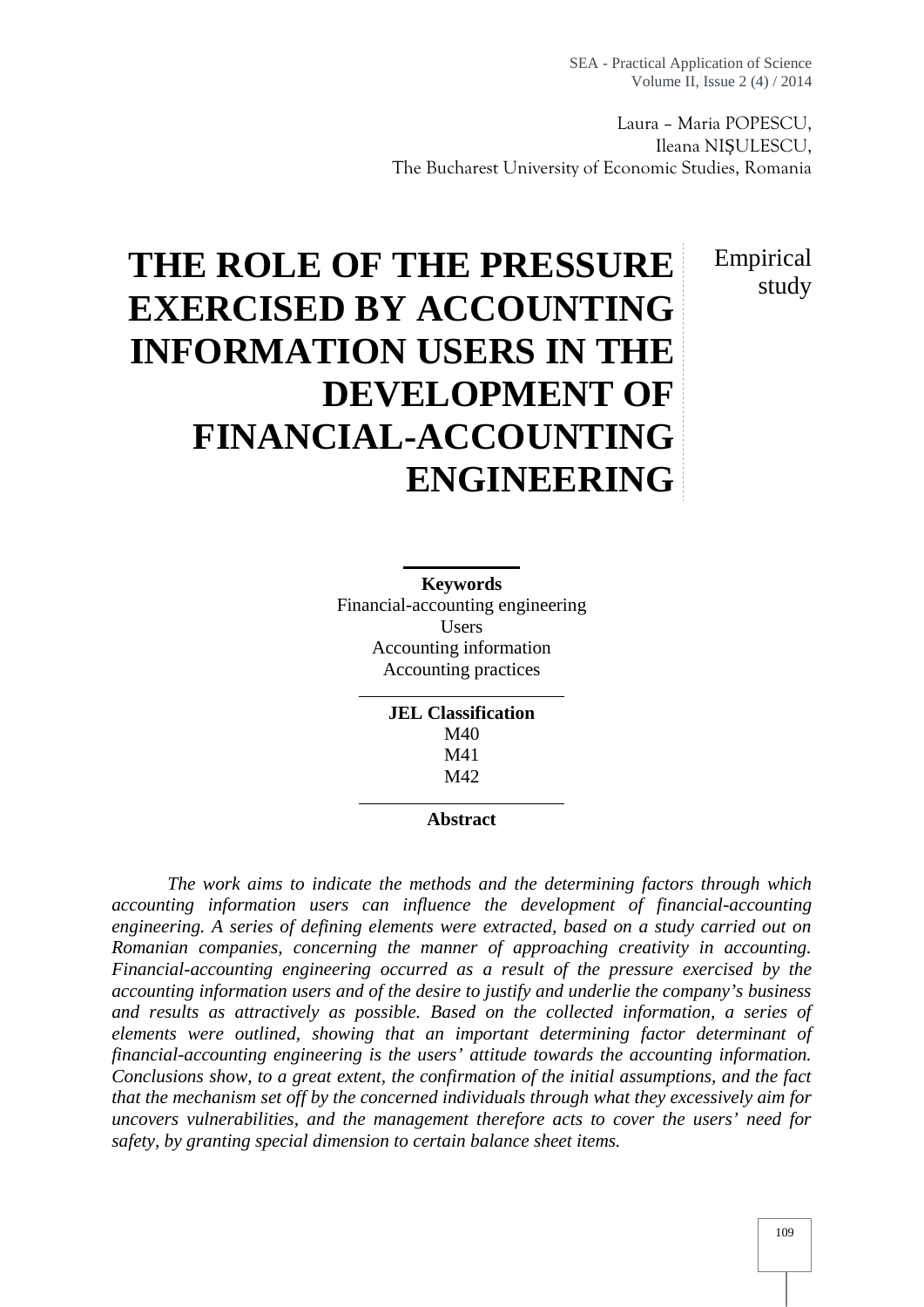### **Introduction**

The article approaches a very important issue relating to the influence exercised by the main users of the financial information on the development of financial and accounting engineering. Thus, the work puts forward an actuality subject representing an approach of research and provision of solutions for several aspects the accounting system deals with at the international level, relating to the use of the creative accounting.

The accounting practices maturated during the years, but there are still a lot of ways by which the companies may hide their financial results. The article presents a research on the perceptions of the business environment persons on the quality of the financial and accounting information presented, the way the users influence the apparition and the development of the manipulation practices and the actions they may activate or initiate in order to limit this phenomenon. An index of the manipulation appears when the financial situations present excessively positive gains, in combination with the negative cash flow, in order to attract investors by presenting some favourable financial statements. Thus, the information quality is affected, and its user may be tricked relating to the company's financial reality. The information is the main fighting arm against the accounting distortions, and that is why the article proposes to identify the vulnerable elements within a company and to get the attention on them.

# **Current stage of the knowledge**

Over the years, there were made a lot of studies and researches in order to know the respective phenomenon and it was tried the delineation of some definitions featuring these practices.

Manipulation notions delineating creative accounting items appeared in the Anglo-Saxon specialised literature, during the 70s, on the subject of the companies' failure, as well as in the articles written by Watts and Zimmerman (1990), which represent the basis of the positive accounting theory. If for some of the authors, the accounting creativity represents "an assembly of procedures considering the change of the result level, in order to increase or reduce, or the presentation of the financial statements, without reciprocally excluding these techniques" (Stolowy, 2000), for others, it represents "the summation of the accounting techniques and operations which, without distancing from the accounting norm, allow to the managers of a company the modification of the result value or the change of the aspect of the accounting documents

In fact, the financial accounting engineering is a form of research, of analysis of several factors and of expression of an opinion on a certain phenomenon, as long as it is followed the benefit of the company and not the individual benefit, the activity continuation and its development. As K. Naser (1993) used to specify, this form of accounting appeared following the permissiveness of the accounting norms by he existence of several breaches providing the flexibility to being able to choose several accounting practices putting in a favourable light the company's activity. Thus, it offers the possibility of the user to see the accounting process in the prism of delineation of the result desired or expected.

Moreover, Dechow and Skinner (2000) assert that, even if the financial statements provide enough information to allow to the users to adjust certain indicators, they would still not constitute a reason to worry about the informational content value.

Dilip (2006) considers that the real stimulant of creative accounting is represented by the interest conflicts among different groups, for example, the case of the investors and shareholders wanting to obtain more capital and dividends gains, while the employees intend to obtain higher salaries and a high profit quota or the one regarding the shareholders who are interested in the payment of several reduced amounts relating to the dividend taxation, while the tax authorities of the country would like to collect more taxes etc.

Starting from this cause, the creative accounting notion was isolated by other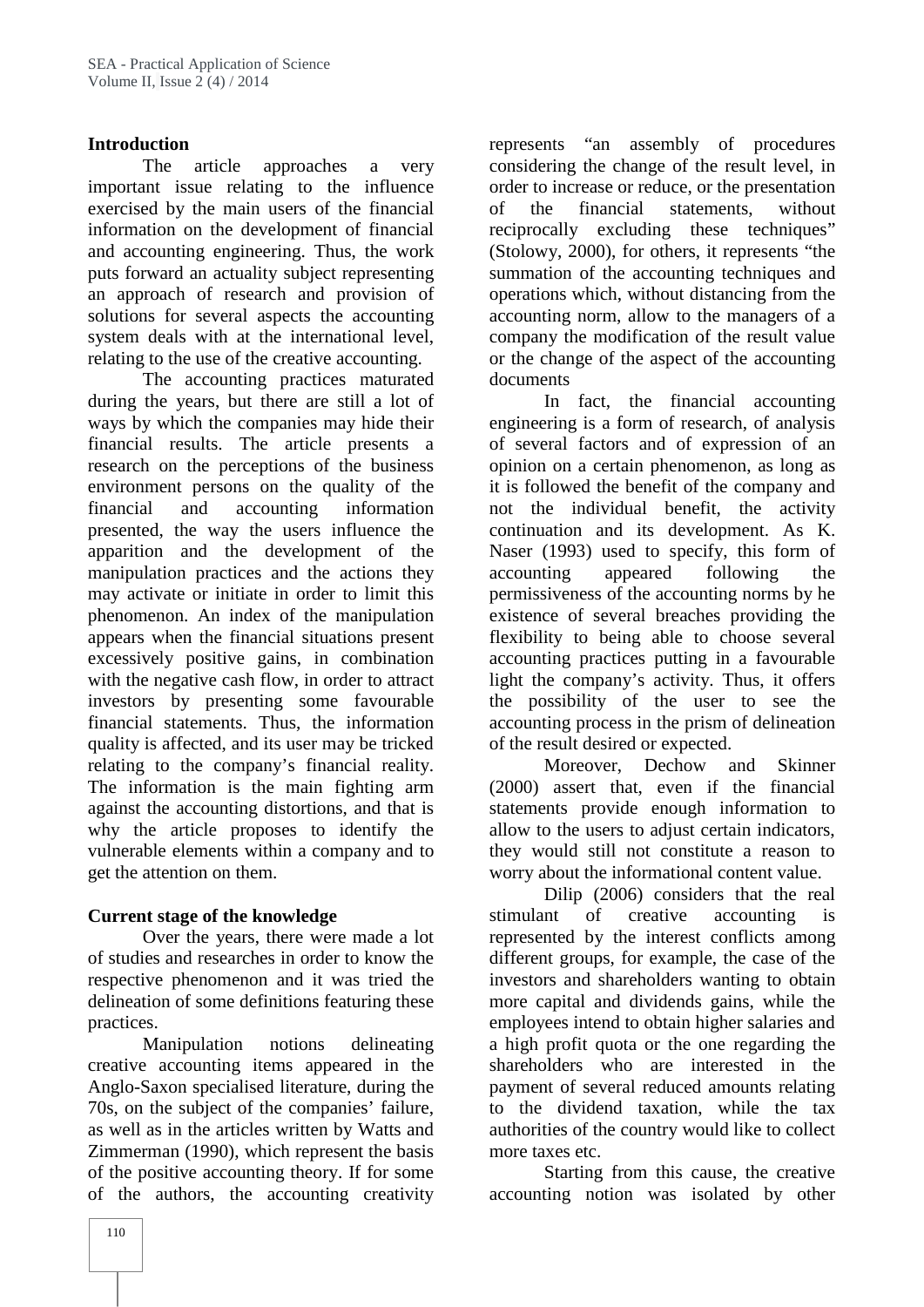practices. An important differentiation is made by Jones (2011), who considers that it may be flexibility within the accountancy which also provides a real and faithful image on the accounts, in order for them to be able to serve the users' interests, but it also may take the form of some fraudulent financial reporting, when the use is for managing, measuring and present the accounts in order for them to serve the financial statements and the fraud interests, for giving a false image of the accounts.

In 2012, Loren Brandt, Johannes Van Blesberoeck and Yifan Zhang demonstrate in an article the destroying force that the accounting engineering may have on the company's current activity. The results of these researches show that certain items of the creative accounting practices are common.

# **Research methodology**

Relating to the research methodology proposed, which was founded on the bibliographic documentation, it was followed the phenomenon systemic observation and the causes determining, followed by the data analysis, their synthesis and validation.

The work combines the quality and quantity type research, using particular methods, the documents analysis and the content analysis. In order to achieve the proposed objectives, we consulted a series of bibliographic sources formed of specialised books, accounting, fiscal and legal regulations, studies and articles published at national and international level by different bodies of the area, when elaborating an enquiry type quantitative research whose tool is the questionnaire.

The data presented in the research are also founded on a market research which had the purpose of identifying the opinion of the persons directly involved in the management of the financial and accounting activity within the companies. Consequently, there may be highlighted the similarities and differences between the perception that the accounting entrepreneurs and professionals have relating to the non standard practices, the way they see the accounting limits, the way the company's activity influences their use and their attitude

relating to their use in the relationship with the organisation and consumers. The research in applying a questionnaire comprising 19 questions, a number of 194 subjects in order to confirm the hypotheses presented, the results being processed by the SPSS programme. Thus, the questionnaire comprises a category of identification questions of the statute of the interviewed person within the company, as well as data about it, a testing category of the knowledge relating to the financial and accounting engineering, a category of questions to detect the attitude relating to these practices and another one referring to the presentation of the financial and accounting information relating to its users. The research is made on a representative sample, the subjects being chosen from different activity areas, in order to for the research to have a high level of trust. Thus, there were followed three directions, the knowledge of the users, their way of acting and their attitude relating to the theme approached.

#### **Results of the research**

One of the main working hypotheses staying at the base of the research is that according to which among the most important causes of the apparition of the financial and accounting engineering is the attitude of the accounting information users. Another hypothesis is the one according to which the managers are acting by the manipulation of the balance posts following the identification of the vulnerable points of the persons interested. Finally it is delineated another hypothesis by which it is highlighted the fact that an important arm in the fight against accounting creativity is given by the correct and responsible attitude that the users of the accounting information must adopt when analysing the situation of a company.

The accounting engineering has the purpose of improving the results contained in the financial statements in order to put in a favourable light the financial position and the performances of the company, using legal tools meant to make from the accounting information users real marionettes within the companies' hands. The creative practices are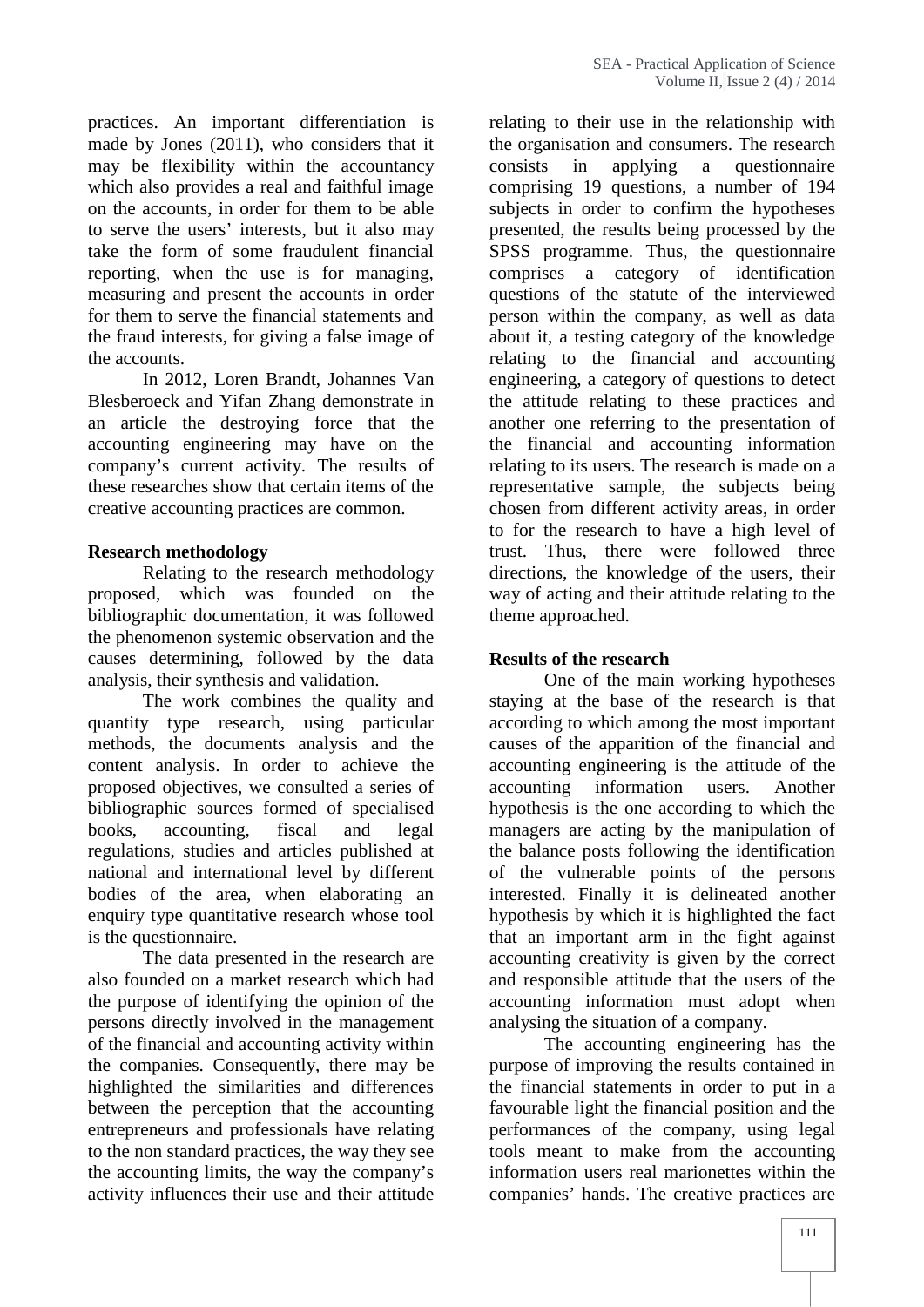particularly concerning the assessment of the stocks, the creation and/or reduction of the provisions, the capitalisation of the costs, the amortisation methods and the tangible assets' reassessments. These are chosen according to the purpose intended, particularly in key situations for the company, in order for the information presented to seem as credible as possible. The accounting manipulation techniques would not develop if there were not created situations to motivate such actions, consequently they being able to be included in the category of the effects produced because of too strict rules or requirements or because of the desire to provide to the "consumer" anything he wants. It means that the information does not show anymore "what it is", but what it "should be", the information does not longer derives from a reality, but from a production process, and the company, by its management, delineates a new area of activity, in a parallel, hidden way, but with visible effects, meant to produce an information.

### **The motivations staying at the base of the creative accounting**

The reasons staying at the base of the creative accounting are very various. They may be unconventional, such as the desire to succeed in special economic conditions or may delineate the items staying at the base of financial interests. Given the fact that the financial and accounting information is a strategy tool at the hand of the managers, they are the first using the accounting engineering, in order to promote and support the image of the company they manage. The factors leading to the use of these manipulation techniques know a large variety and particularly look to:

- attract credits.
- keep the reputation,
- facilities of receiving and reimbursing the credits,
- keeping the relationships with the providers and clients,
- paying lower taxes and dividends.

Thus, it can be noticed that the reasons of initiating the accounting manipulation practices are in tightly linked with the users of

the financial and accounting information. Considering the fact that they are the main source of interest for the company, as business performance is greatly dependent on them, there came the need to impress and attract them through the created image. The main financial and accounting information users directly influencing the management decisions concerning the presentation of the financial and accounting information are presented at Figure 1.

The financial and accounting engineering and the pressures of the external users are tightly related, because each company has its own interests. But these interests are shadowed by the pressures which are exercised at each moment over their activity. The deepest pressures come from the part of the external users.

### T**he pressure coming from the investors**

The investors are interested particularly in the capacity of the companies to make future gains. They encourage these practices by the excessive importance they give to the accounting result. The investors do not represent a homogenous group. A part of the investors own within the company ordinary shares, and another one, preferential shares. Thus, the first category is interested in the development of the business, and the second one, in the profit safety. And as the management wants to give dividends as low as possible, then it uses the techniques of creative accounting.

The investors' attitude is very important when the management used the financial and accounting engineering. Following several studies, it was frequently noticed that the investors prefer the companies presenting light, but constant profit increases from a year to another. Thus, particularly the listed companies have hang ups in publishing volatile results, with important increases or reductions. Consequently, it appears the "income smoothing" phenomenon (the smoothing of results) supposing the constitution of extremely high provisions and adjustments during the good years, and when resuming them to revenues in the weak years, to enrich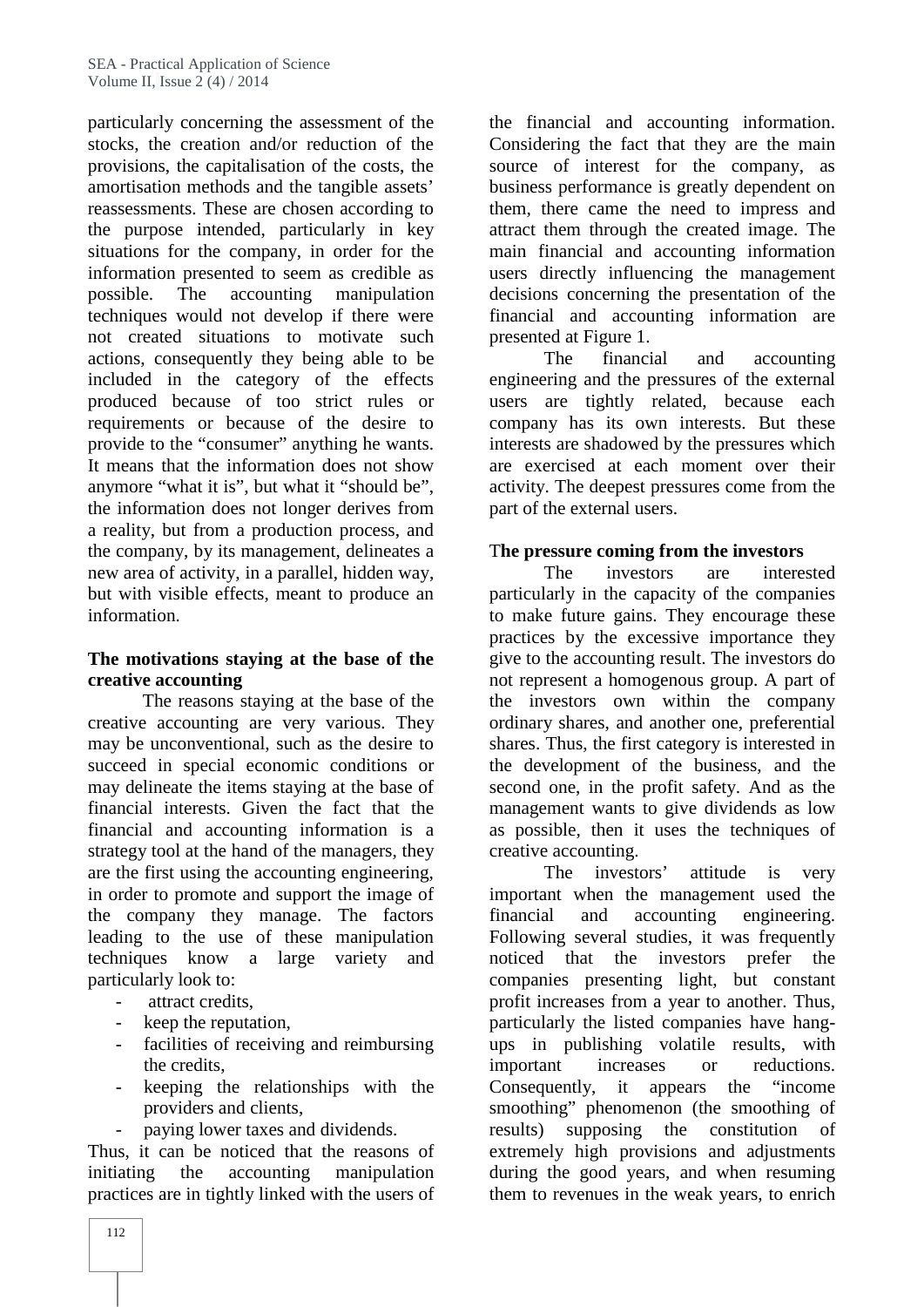the reported profits. The excessive importance provided by the investors to the accounting result, to the detriment of other indicators, encourages the creative accounting techniques, in order to create and maintain the illusion of a constant progressive evolution.

### **Pressure coming from the State**

The State, by the control and regulation bodies, is putting the deepest pressure. They do nothing else than disorienting and demoralising. The main issues are delineated around the unpredictable legislation and excessive tax system. They are added the multitude of taxes, duties and sudden contributions and modifications appeared in the legislation. Another cause would be the numerous codes, laws, government decisions, emergency ordinances, application norms, modifications and abrogation. These issues provide the perfect excuse, in order to manipulate the accounting figures. In this context, there is another weak link highlighted by the accounting standards. They are vague, inexact and interpretable. Thus, the current regulations allow this phenomenon, at least at limit. The companies take profit from the incoherence of the legislative regulations in order to facilitate according to their possibilities the tax charge. The tax system has also an important role, because the companies are not interested in reporting very high profits, because it will determine the increase of the debt concerning the income tax. Thus, a very important role in the development of the creative practices is played by the government.

In the public utility companies, the government allocating amounts for their good performance is interested in obtaining large profits, in order to decrease the prices. In these conditions, some of these companies are interested in choosing accounting methods leading to the profit reduction.

# **Pressure coming from the part of the commercial and social partners**

The unsatisfying performances of the companies, due to the management incompetence, affect the commercial and social relationships. The managers'

incompetence. The incompetent managers focus their attention on the particular arrangements to the detriment of the business prosperity. Thus, there are damages of the company's results, the creative accounting becoming the only solution capable to mask this situation which may affect the relationships with the customers and providers.

On the one hand, we have commercial partners. The providers are interested in the way the company will be capable to achieve the financial obligations, and the customers are interested in the continuity of the company's activity. The management has only benefits from these relationships. From the providers – commercial credits, to customers – fidelity. If the company does not obtain satisfying performances, it is possible for the providers not to offer commercial credit, and for the customers to look for other providers. On the other hand, we have the employees, who are interested in knowing the performances and the perspectives of the company. They manifest interest particularly in the increase of the salaries and the security of the jobs. As the management prefers the investments to the detriment of the increase of the salaries, then the creative accounting techniques will act on the profit.

Relating to the management, the most important items are the remuneration and the monitoring of its activities. This situation appears when the getting of the revenues by the managers is correlated with the profit level or with the price of the company's actions. If the managers are remunerated according to the share price, the managers tempted to present financial statements to impress the exchanging market. In exchange, if their revenues are calculated according to the accounting result, the managers will choose those techniques permitting the maintenance of these rights at a high level. Given the fact that the managersrelated prime is calculated as a percentage of the profit over a minimal level and is paid up to a maximal level, the following situations appear cf. Tabel 1.

#### **Pressures coming from the bank creditors**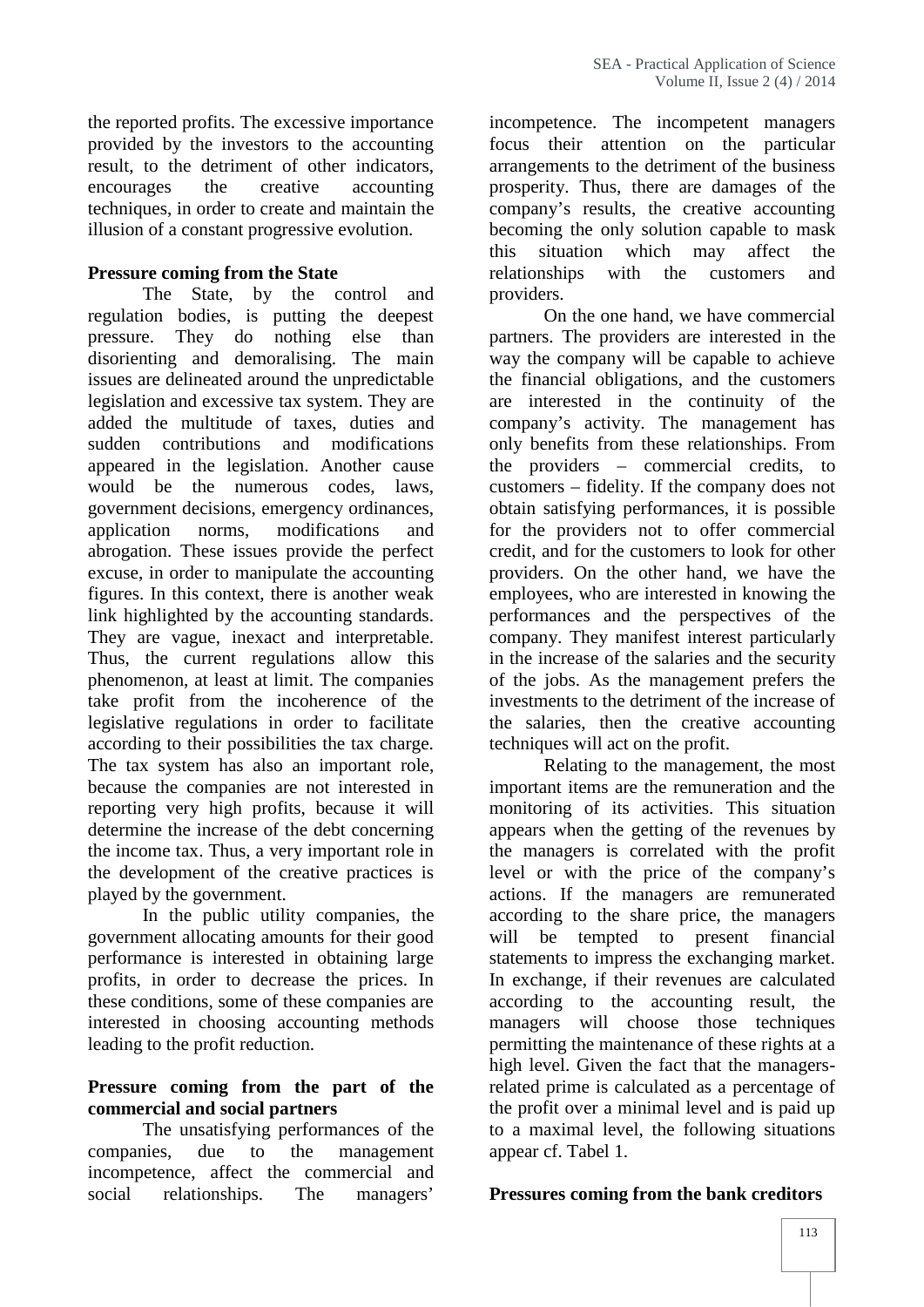The bank creditors are interested in the company's capacity to reimburse the credits. The Creditors may always decrease the reimbursing terms of the credits if the company's performances are not satisfying. Another pressure of the bank creditors is exercised at the level of the financing agreements comprising restrictions relating to the maximal amount which may be credited according to the size of the own capitals and to the debt degree (credited capital/own capital). In these conditions, the companies will be tempted to increase their profits as own capital item. And in this case, the management solution is given by the use of the financial and accounting engineering.

The role of accounting is constituted by the faithful image; thus, by accounting, it is intended the mirror reflection of the entity economic and financial reality. The financial and accounting engineering constitute communication techniques intending to improve the information provided to different categories of users, the embellishment of the financial statements and implicitly of the economic and financial performances. The financial statements are provided to several groups of users, each group judging them according to the objectives it follows. The different objectives and points of view of the company's partners determine a multiple and complex image, and not a faithful one. When there are established the accounting policies applying to the economic and financial transactions, there should not be considered the objectives followed by the different groups of interest, but there should be followed the need to reflect the economic and financial reality in the financial statements. Thus, it is highlighted the fact that the users themselves of the financial statements may contribute to the use of the creativity in the accounting by the excessive importance provided to the current result.

# **Conclusions**

The management acts by means of the financial and accounting engineering at the pressure of the persons interested in the information presented; thus, it is chosen the easiest way to achieve the purposes, that of manipulating the accounting figures.

The manipulation practices will only disappear with the disappearance of the causes which generated them, so that the desire of the accounting normalisations to limit the creative accounting must consider circumstances permitting its manifestation. As a consequence, the mission normalisations and accounting professionals is not a simple one: one should answer to imagination with imagination.

The financial and accounting engineering constitute a major challenge for all the accounting professionals to test the knowledge abilities and limits, but taking into account that they are used with the purpose of distracting the attention from the absence of the company's performances or their low level, in fact the tricking of the users, cause also the rejection attitude. It should be noticed that these practices are diversified and get larger and larger with the agreement of all those involved, manipulators and losers, because of the absence of agreements and frameworks of strict and detailed regulation, in order not to cause interpretations.

The working hypotheses are confirmed following the research. Both in the business environment and in the regulation bodies, there are resources which are available to the initiation of limitation procedures of the financial and accounting engineering, which are beneficial to the users of the financial statements, which may lead in future to a better performance of the business environment by guarantying the investment reality.

There are resources for the accounting manipulations' diminution; it is important how they are used, the agreement between the parties and the correct treatment. In an environment where there are several interested parties, the agreement, the communication, the correctness and the sincerity are very important items. If they do not exist, each of them mutually stipulates the weak points existing within the others in order to transform them in benefits which are favourable to them.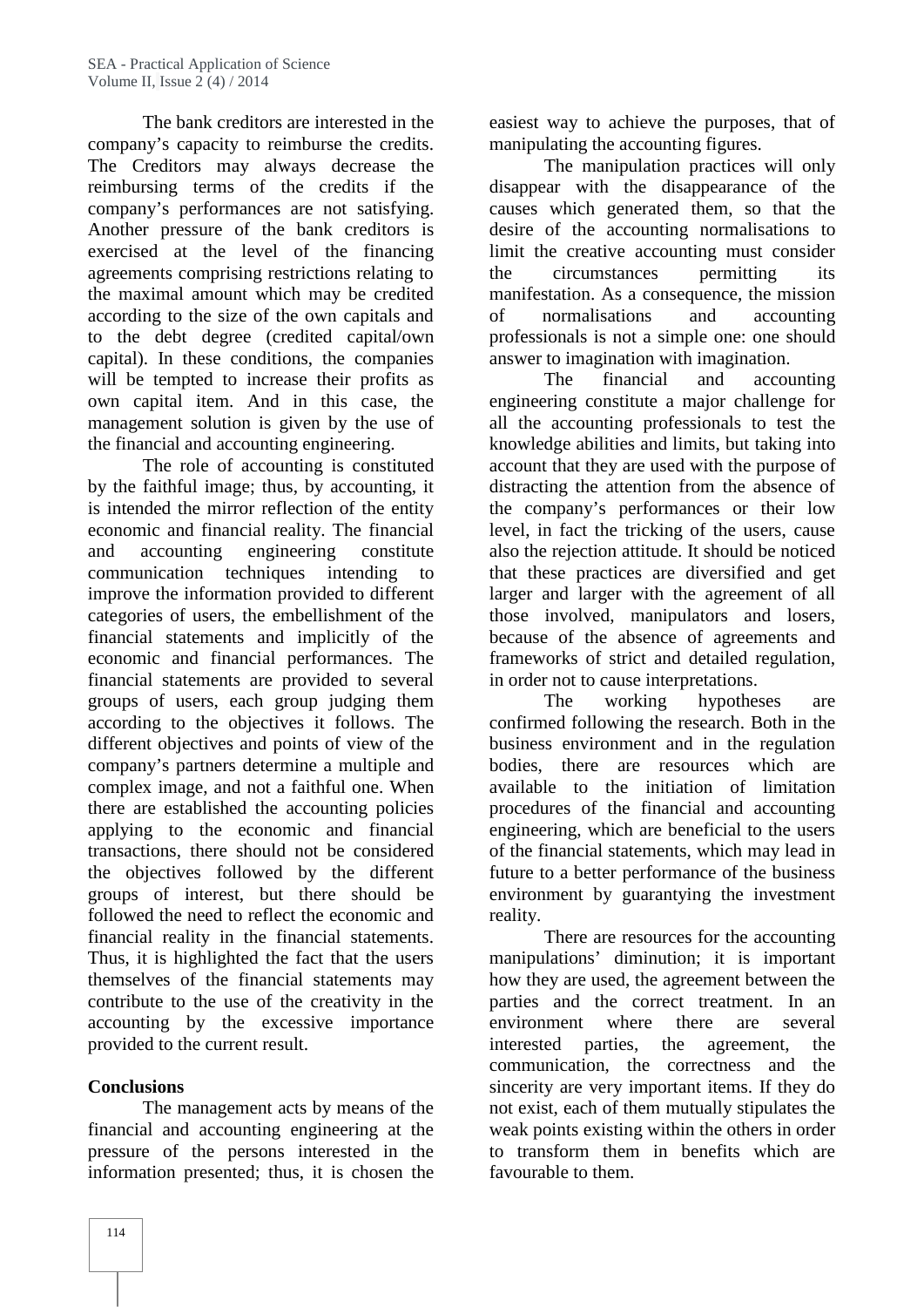#### **Bibliography**

- [1] Brandt, L., Johannes Van B., & Yifan Z., (2012), Creative Accounting or Creative Destruction: Firm Level Productivity Growth in Chinese Manufacturing," *Journal of Development Economics*, 97(2), 339-351
- [2] Dechow, P.M., Skinner, D., (2000), Earnings management: reconciling the views of accounting academics, practitioners, and regulators. *Accounting Horizons* 14 (2)
- [3] Dilip, K. S., (2006), *Creative Accounting in Bangladesh and Global*
- [4] Jones M., (2011), *Creative accounting, Fraud and International Accounting Scandals*, John Wiley and Sons Ltd, London
- [5] Naser, C. (1993). *Creative financial accounting: its nature and use*, Pretince Hall, citat de Feleagã N., Malciu L., (2002), Politici și opțiuni contabile, *Fair Accounting versus Bad Accounting*, Editura Economicã, Bucure ti
- [6] Stolowy, H., (2000), Creative accounting. Encyclopaedia of Accountancy, *Management Control and Audit* (ed. Bernard Colasse). Economica: 157-178.
- [7] Watts, R.L., Zimmerman J.L., (1990), Positive accounting theory: A ten year*, Accounting Review*, 65, pp.131-156